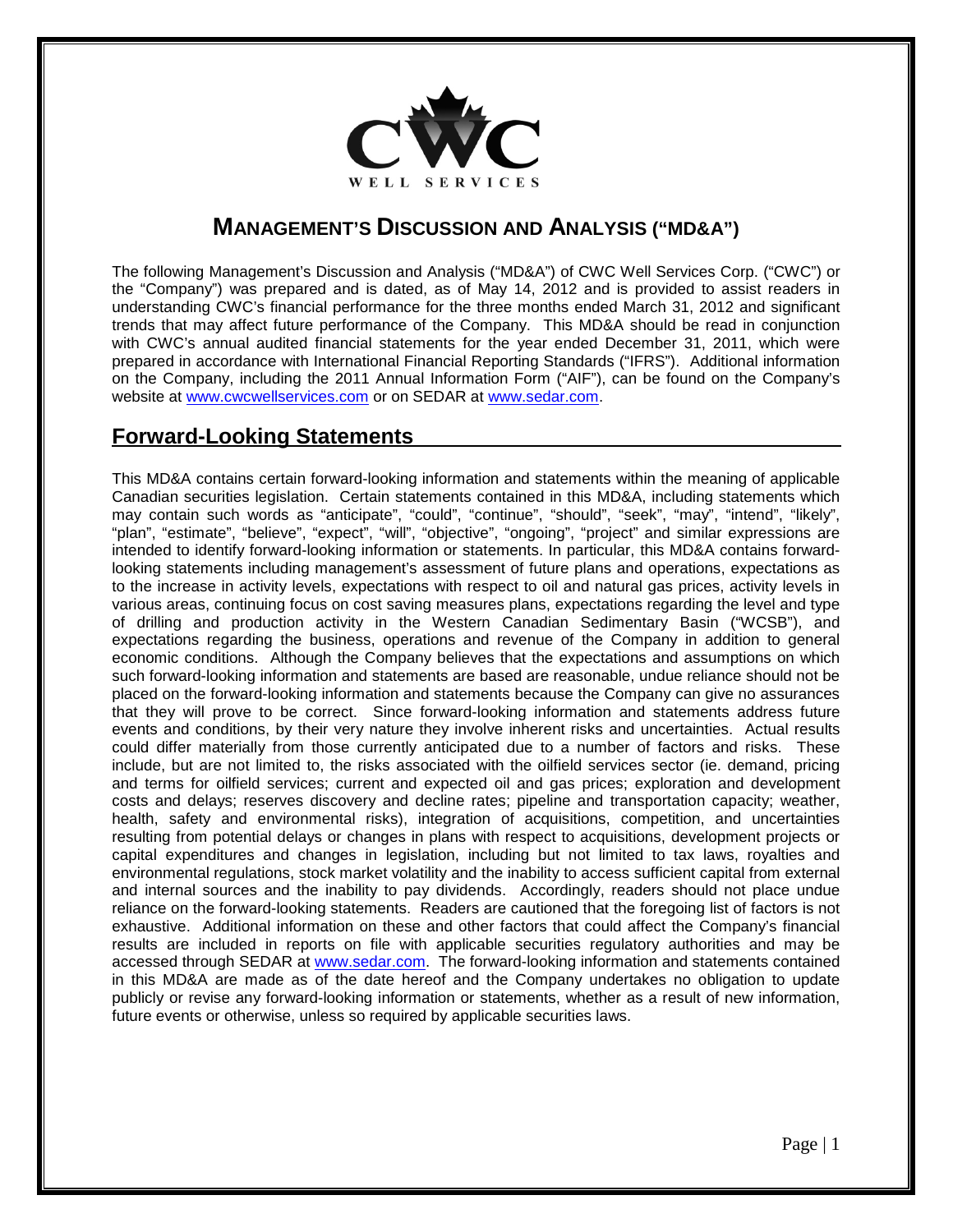# **Corporate Overview**

CWC is a premier well servicing company operating in the Western Canadian Sedimentary Basin ("WCSB") providing a complementary suite of oilfield services including service rigs, coil tubing, snubbing, and well testing. CWC provides these services through two distinct divisions, Well Servicing and Other Oilfield Services.

CWC's equipment and services can be found throughout the entire WCSB from Northeast BC to Southeast SK and all points in between in Alberta. These services are provided from strategic regional operating locations in Grande Prairie, Red Deer, Provost, Lloydminster and Brooks, AB and Weyburn, SK. CWC's corporate office is located in Calgary, AB. Management is comprised of experienced oilfield service professionals who have successfully executed business plans in the past that focused on creating shareholders' value. The Company's shares trade on the TSX Venture Exchange under the symbol "CWC".

## **Overview and Highlights for the Three Months Ended March 31, 2012**

- CWC achieved record revenue in the first quarter totaling \$38.9 million, a year-over-year increase of \$9.6 million or 33% and an increase of \$2.9 million or 8% from the fourth quarter which includes \$2.1 million in revenue from the Company's nitrogen assets which were sold late in the fourth quarter of 2011;
- CWC also achieved record EBITDAS in the first quarter totaling \$11.1 million (28% of revenue), a \$2.6 million increase or 38% year-over-year. The increase reflects the growth of the rig count to 63 service rigs from 41 service rigs on account of the Trinidad Well Services acquisition in the second quarter of 2011 as well as robust activity and increased revenue per hour on the existing fleet;
- Net income before taxes increased by \$1.9 million or 44% to \$6.2 million as compared to \$4.3 million in the prior year period;
- On March 20, 2012 the Board of Directors declared a cash dividend of \$0.0325 per common share. The dividend will be paid on July 13, 2012 to shareholders of record on June 29, 2012. It is the Board's intent, at this time, to pay quarterly dividends of \$0.01625 per common share to shareholders of record at the end of September and December 2012 resulting in an annualized dividend of \$0.065 per common share. The declaration of dividends reflects CWC's positive view of the sustainability of its cash flows and earnings in the future and the Company's ability to provide a meaningful return on investment for its shareholders without impacting the Company's ability to pursue long-term growth opportunities;
- The Company continues to grow its well servicing fleet with the addition of a new double service rig, a new slant service rig, a new Class III 2" coil tubing unit, and the upgrade and replacement of various support equipment to ensure CWC's fleet remains among the newest and most technologically advanced in the industry;
- On March 28, 2012, the Company renewed the Normal Course Issuer Bid ("NCIB"). The Company can purchase for cancellation up to a maximum of 7,775,196 common shares representing 5% of the outstanding common shares as of March 28, 2012. The NCIB will commence April 1, 2012 and will terminate on March 31, 2013 or such earlier time as the NCIB is completed or terminated at the option of CWC. For the period April 1, 2011 to March 31, 2012, the Company purchased and cancelled 1,737,500 common shares under the NCIB.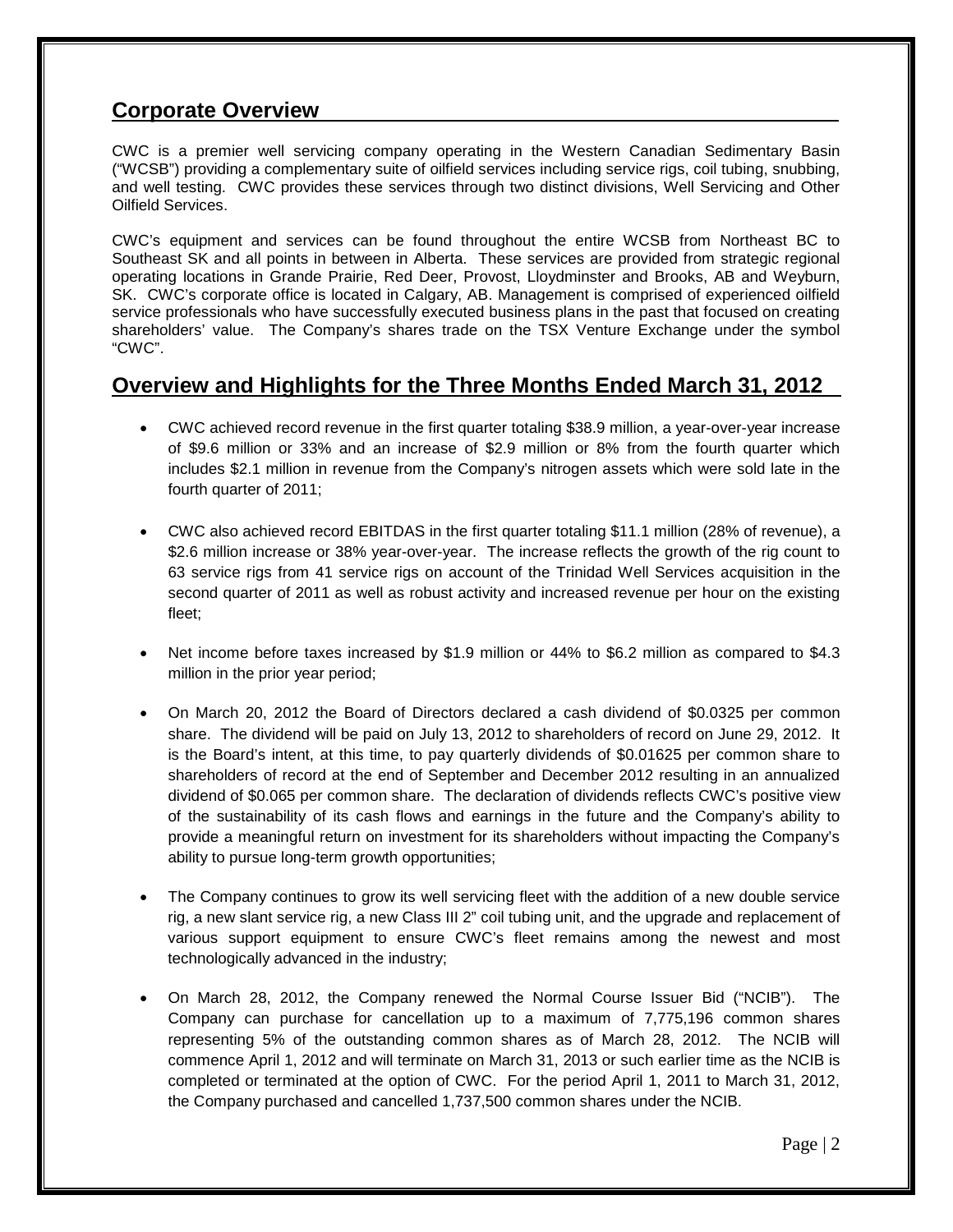# **Financial Highlights**

|                                                                         | <b>THREE MONTHS ENDED</b><br>MARCH 31, |                   |                             |          |
|-------------------------------------------------------------------------|----------------------------------------|-------------------|-----------------------------|----------|
| \$ thousands, except per share amounts, margins and ratios              |                                        | 2012              | 2011                        | % Change |
| <b>FINANCIAL RESULTS</b>                                                |                                        |                   |                             |          |
| Revenue                                                                 |                                        |                   |                             |          |
| Well servicing                                                          | $\boldsymbol{\mathsf{S}}$              | $34,514$ \$       | 23,091                      | 49%      |
| Other oilfield services                                                 |                                        | 4,393             | 6,212                       | (29%)    |
|                                                                         |                                        | 38,907            | 29,303                      | 33%      |
| EBITDAS <sup>1</sup>                                                    |                                        | 11,066            | 8,439                       | 31%      |
| EBITDAS margin (%) <sup>1</sup>                                         |                                        | 28%               | 29%                         |          |
| Funds from operations <sup>2</sup>                                      |                                        | 11,065            | 8,438                       | 31%      |
| Net income<br>Net income margin (%)                                     |                                        | 4,525<br>12%      | 4,285<br>15%                | 6%       |
| Per share information                                                   |                                        |                   |                             |          |
| Weighted average number of shares outstanding - basic                   |                                        | 156,201           | 158,163                     |          |
| Weighted average number of shares outstanding - diluted                 |                                        | 160,580           | 158,475                     |          |
| EBITDAS <sup>1</sup> per share - basic and diluted                      |                                        | 0.07              | 0.05                        |          |
| Funds from operations per share - basic and diluted                     |                                        | 0.07              | 0.05                        |          |
| Net income per share - basic and diluted                                |                                        | 0.03              | 0.03                        |          |
|                                                                         |                                        | MARCH 31,<br>2012 | <b>DECEMBER 31,</b><br>2011 |          |
| <b>FINANCIAL POSITION AND LIQUIDITY</b>                                 |                                        |                   |                             |          |
| Working capital (excluding debt) <sup>3</sup>                           |                                        | 18,622            | 22,414                      |          |
| Working capital (excluding debt) ratio                                  |                                        | 2.3:1             | 3.4:1                       |          |
| <b>Total assets</b><br>Total long-term debt (including current portion) |                                        | 160,570<br>44,304 | 159,774<br>47,941           |          |
| Shareholders' equity                                                    |                                        | 101,568           | 102,624                     |          |

*Notes 1 to 3 - Please refer to the "Reconciliation of Non-IFRS Measures" later in this MD&A.*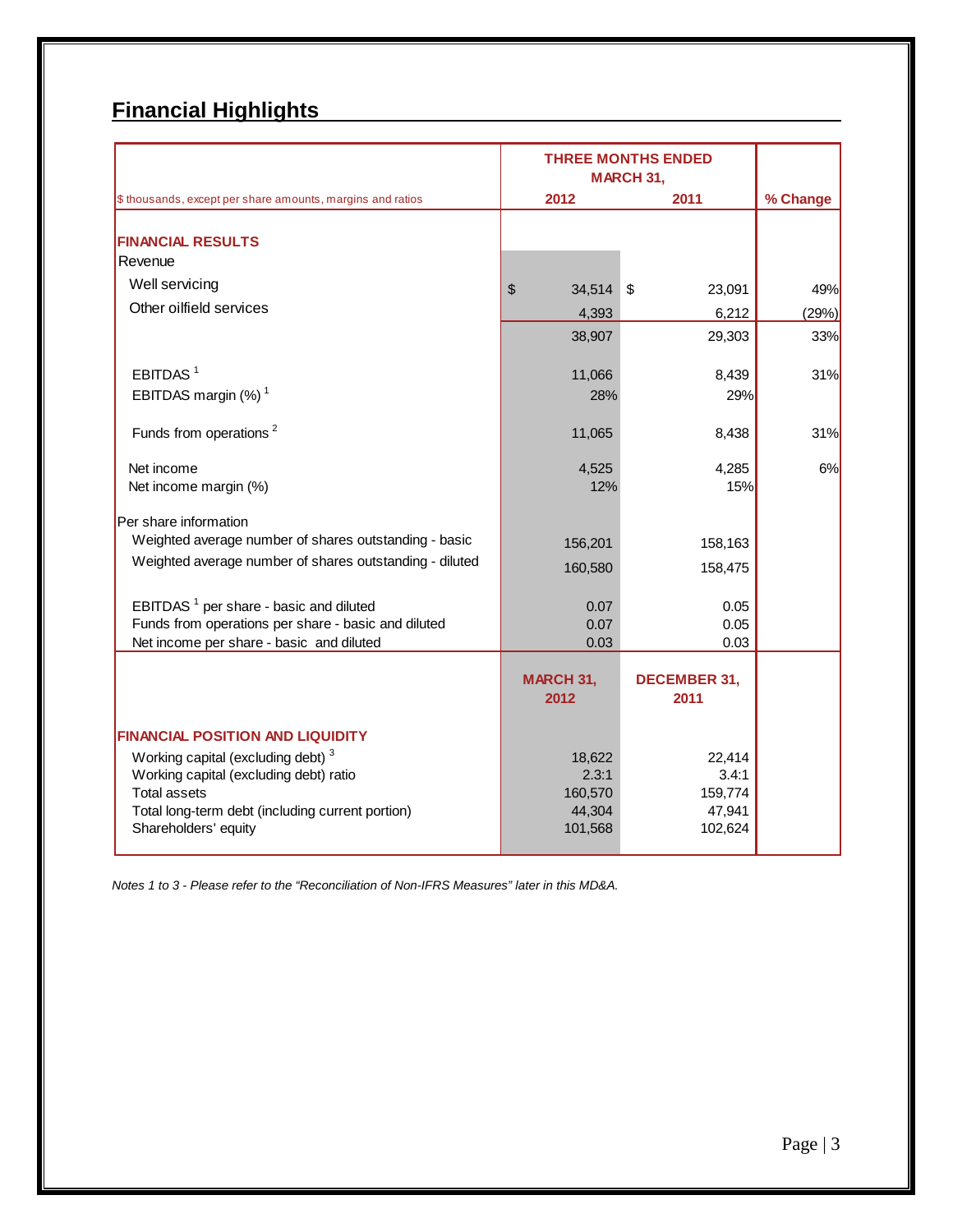# **Operating Highlights**

|                                             | 2012      |                  | 2011              |                  |                  |
|---------------------------------------------|-----------|------------------|-------------------|------------------|------------------|
| <b>OPERATING HIGHLIGHTS</b>                 | Quarter 1 | <b>Quarter 4</b> | <b>Quarter 3</b>  | <b>Quarter 2</b> | <b>Quarter 1</b> |
| <b>WELL SERVICING</b>                       |           |                  |                   |                  |                  |
| <b>Service Rigs</b>                         |           |                  |                   |                  |                  |
| Number of service rigs, end of period       | 63        | 63               | 63                | 63               | 41               |
| Hours worked                                | 37,543    | 34,047           | 33,595            | 15,333           | 26,630           |
| Utilization %                               | 65%       | 59%              | 58%               | 38%              | 72%              |
| <b>Coil Tubing Units</b>                    |           |                  |                   |                  |                  |
| Number of units, end of period <sup>1</sup> | 8         | 7                | 6                 | 6                |                  |
| Hours worked                                | 3,956     | 2,404            | 1,448             | 567              | 2,960            |
| Utilization %                               | 90%       | 37%              | 26%               | 10%              | 55%              |
| <b>OTHER OILFIELD SERVICES</b>              |           |                  |                   |                  |                  |
| <b>Snubbing Units</b>                       |           |                  |                   |                  |                  |
| Number of units, end of period <sup>2</sup> |           | 5                | 5                 | 5                |                  |
| Hours worked                                | 2,065     | 2,421            | 1,692             | 293              | 1,950            |
| Utilization %                               | 46%       | 53%              | 37%               | 6%               | 43%              |
| <b>Well Testing Units</b>                   |           |                  |                   |                  |                  |
| Number of units, end of period              | 12        | 12               | $12 \overline{ }$ | 12               |                  |
| Number of tickets billed                    | 468       | 429              | 421               | 178              | 467              |

*Notes 1 – For the purposes of calculating utilization 2 units were omitted from the calculation from Q1 to Q3 2011 and one unit was omitted from the calculation for the fourth quarter of 2011 as they were undergoing retrofit to be converted to Class III 2" coil;* 

 *2 – For the purposes of calculating utilization units requiring recertification before being available for use and units undergoing conversion from 3,000 psi to 5,000 psi were omitted from the calculation. For fiscal 2011 this resulted in two units being omitted; an additional unit has been excluded as it is used for training purposes*

In the first quarter of 2012, CWC reported another quarter of record revenue, EBITDAS and net earnings. Higher overall activity levels and improved pricing has led to year-over-year improvements, particularly on our service rigs. CWC was able to effectively staff its service rigs with experienced crews and expects to be able to continue to fully crew its service rigs throughout 2012. Utilization in some cases was lower in the first quarter of 2012 compared to the same period in 2011 as unseasonably warm weather conditions and an early spring break up impacted activity levels. This was partially offset by improved pricing leading to period over period improvements. CWC continues to see strong demand for services and equipment provided by our various service lines. Oil-related work, which is more maintenance and service oriented, is where the vast majority of the service rig hours was achieved in 2011 and is expected to continue in 2012. Our customers are indicating higher demand and confidence in the long-term sustainability of oil prices which is likely to lead to continued strong activity levels in 2012. CWC continues to minimize its exposure to depressed natural gas prices through its focus on oil. Slowdowns in drilling activity will result in a lag on completion work; however, CWC is prepared and well positioned to shift to production and work-over services to offset the potential decline in completion work.

### *Well Servicing*

CWC is the  $6<sup>th</sup>$  largest service rig provider in the WCSB, operating a modern fleet of 65 service rigs and 8 coil tubing units as of the date of this report; two new service rigs came into service in the second quarter of 2012. Rig services include completions, workovers and abandonments with depth ratings from 1,500 to 5,000 metres. Our service rig fleet, with its leading edge technology, continues to stand out in an industry characterized by ageing equipment and infrastructure. During the second quarter of 2011, CWC acquired 22 service rigs from Trinidad Well Servicing ("TWS") increasing CWC's market share in service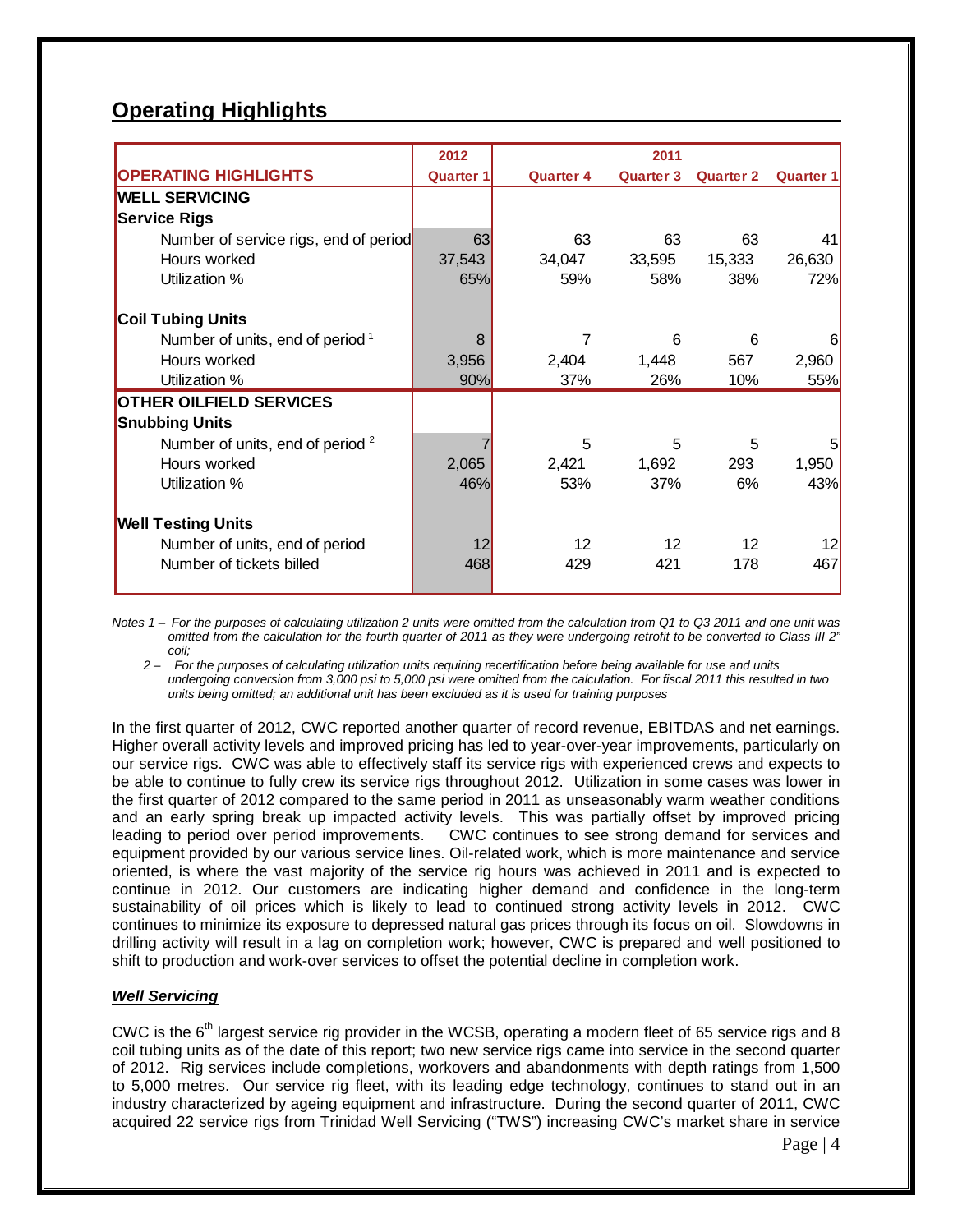rigs and increasing the fleet size by 54%. In 2012, the Company has completed the construction of a new slant service rig that was started during 2011 and has been deployed to the field early in the second quarter of 2012. We have also completed a new double service rig and have deployed it to the field for operations in the second quarter of 2012. Both the slant rig and double service rig are already committed to customers to begin work immediately after spring break up. CWC's Class I, II and III coil tubing units have depth ratings from 1,500 to 4,000 metres and are well positioned for the changing demand of our customers for deeper depth capabilities. CWC converted one coil tubing unit to a Class III, 2 inch unit capable of depths of 4,000 meters and was deployed in the field in October 2011, a second unit was deployed to the field before the end of the first quarter of 2012 and a third unit, committed to in the 2012 capital budget, is scheduled to be available late in the fourth quarter of 2012.

Well Servicing division revenue increased by 48% to \$34.5 million from \$23.1 million for the first quarter of 2011. Of the \$11.4 million year-over-year increase, \$3.3 million or 29%, was due to the increased fleet from the TWS acquisition; the remaining increase of \$8.1 million or 71% was overall increased service rig hours along with an improvement in average hourly rates. Given demand for industry services and higher operating costs, particularly for labour and fuel, rate increases were implemented in Q4 2011 in an effort to maintain margins and remain competitive in attracting quality personnel.

Total service rig hours increased 41% year-over-year. The increase is primarily attributable to the acquisition of TWS, accounting for 42% of the increased hours with the remainder representing increased activity compared to the first quarter of 2011. Utilization of our well service equipment continues to rise from the lows experienced in 2009 driven by increased spending on exploration and development as a result of higher oil prices.

During the first quarter of 2012, \$4.9 million was invested in the assets of the Well Servicing segment. The vast majority was due to the completion of the Class III 2" coil units and the slant service rig which were started in 2011 as well as the progress payments on the new double service rig and the new Class III 2" coil tubing unit as well as upgrades and improvements to existing fleet equipment as announced in the 2012 capital budget.

#### *Other Oilfield Services*

CWC's Other Oilfield Services division provides a variety of services for the completion and production phases of oil and natural gas wells from its 8 snubbing units and 12 well testing units. The Other Oilfield Services division revenue decreased by 29% to \$4.4 million in the first quarter of 2012 from \$6.2 million in 2011. The first quarter of 2011 included revenue of \$2.3 million from the nitrogen units, which were sold in December 2011; excluding this revenue this segment saw a slight increase in year-over-year revenue of \$0.5 million. Though the sale of the nitrogen assets resulted in year-over-year decline in sales with the Other Oilfield services segment, overall the Company saw an increase in revenue on the remaining fleet. The sale was also consistent with the Company's focus on its core service group and shift of assets to the robust oil-related work and away from the soft activity levels in the natural gas market.

It is expected that during the second quarter of 2012, the Company will complete the conversion of two of the snubbing units from 3,000 psi to 5,000 psi to reflect the greater demand for 5,000 psi units and added e-gress safety systems that exceed minimum safety requirements in the industry. In 2012, the Company has committed an additional \$0.2 million in maintenance capital expenditures to further maintain and improve the assets in this operating division.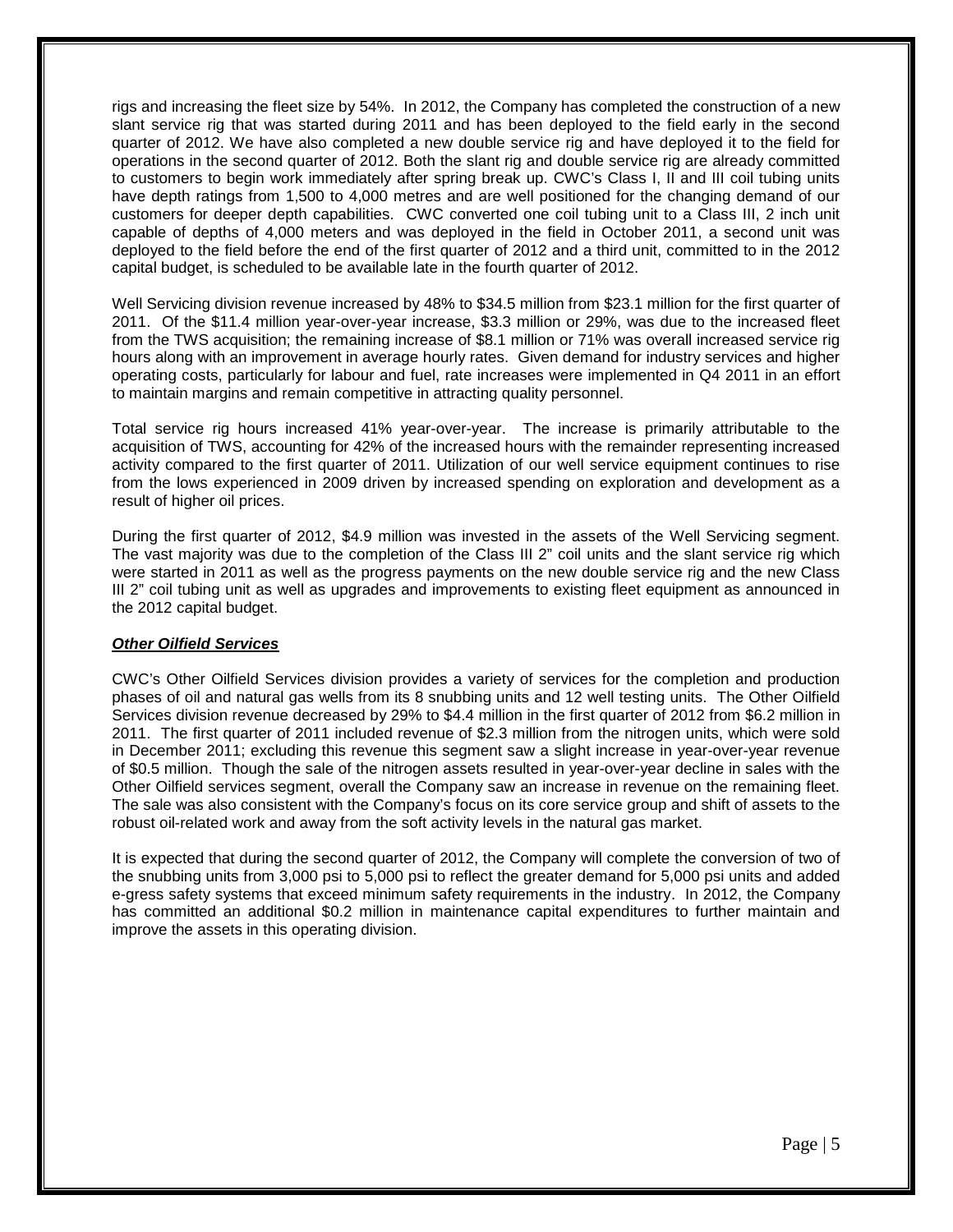# **Discussion of Financial Results**

|                                          |               | <b>THREE MONTHS ENDED</b> |                                     |          |
|------------------------------------------|---------------|---------------------------|-------------------------------------|----------|
|                                          |               | MARCH 31,                 |                                     |          |
| \$ thousands, except margins             |               | 2012                      | 2011                                | % Change |
| Revenue                                  |               |                           |                                     |          |
| Well servicing                           | $\frac{1}{2}$ | 34,514                    | $\boldsymbol{\mathsf{S}}$<br>23,091 | 49%      |
| Other oilfield services                  |               | 4,393                     | 6,212                               | (29%)    |
|                                          |               | 38,907                    | 29,303                              | 33%      |
| Operating expenses                       |               |                           |                                     |          |
| Well servicing                           |               | 21,089                    | 14,165                              | 49%      |
| Other oilfield services                  |               | 2,986                     | 3,494                               | (15%)    |
|                                          |               | 24,075                    | 17,659                              | 36%      |
| Gross margin <sup>1</sup>                |               | 14,832                    | 11,644                              | 27%      |
| Gross margin % <sup>1</sup>              |               | 38%                       | 40%                                 |          |
| Selling and administrative expenses      |               | 3,766                     | 3,205                               | 18%      |
| EBITDAS <sup>2</sup>                     |               | 11,066                    | 8,439                               | 31%      |
| EBITDAS margin (%) <sup>2</sup>          |               | 28%                       | 29%                                 |          |
| Stock based compensation                 |               | 184                       | 150                                 | 23%      |
| Finance costs                            |               | 769                       | 647                                 | 19%      |
| Depreciation                             |               | 3,857                     | 3,358                               | 15%      |
| Loss (gain) on sale of equipment         |               | 47                        | (6)                                 | (883%)   |
| Unrealized loss on marketable securities |               |                           | 5                                   | (100%)   |
| Net income before taxes                  |               | 6,209                     | 4,285                               | 45%      |
| Deferred income tax expense              |               | 1,684                     |                                     | 100%     |
| Net income                               |               | 4,525                     | 4,285                               | 6%       |

*Notes 1 to 2 - Please refer to the "Reconciliation of Non-IFRS Measures" later in this MD&A.*

#### **Revenue**

Total revenue for the three months ended March 31, 2012 increased 33% as compared to the first quarter of 2011 primarily due to the 22 service rigs acquired from TWS in the second quarter of 2011. Taking into account the results of TWS for the prior year period would have resulted in an increase of 21% on a yearover-year basis for the first quarter of 2012. Further increases reflect the general recovery in the oil and gas sector and increased demand for CWC's high quality equipment and services.

CWC continues to focus on quality customers by choosing to provide services to better capitalized and financed senior and intermediate exploration and production ("E&P"). companies. In the first quarter of 2012, over 63% of our revenue was derived from our top ten customers all of whom are large or intermediate E&P companies. The Company also focuses on customers with higher exposure to oil and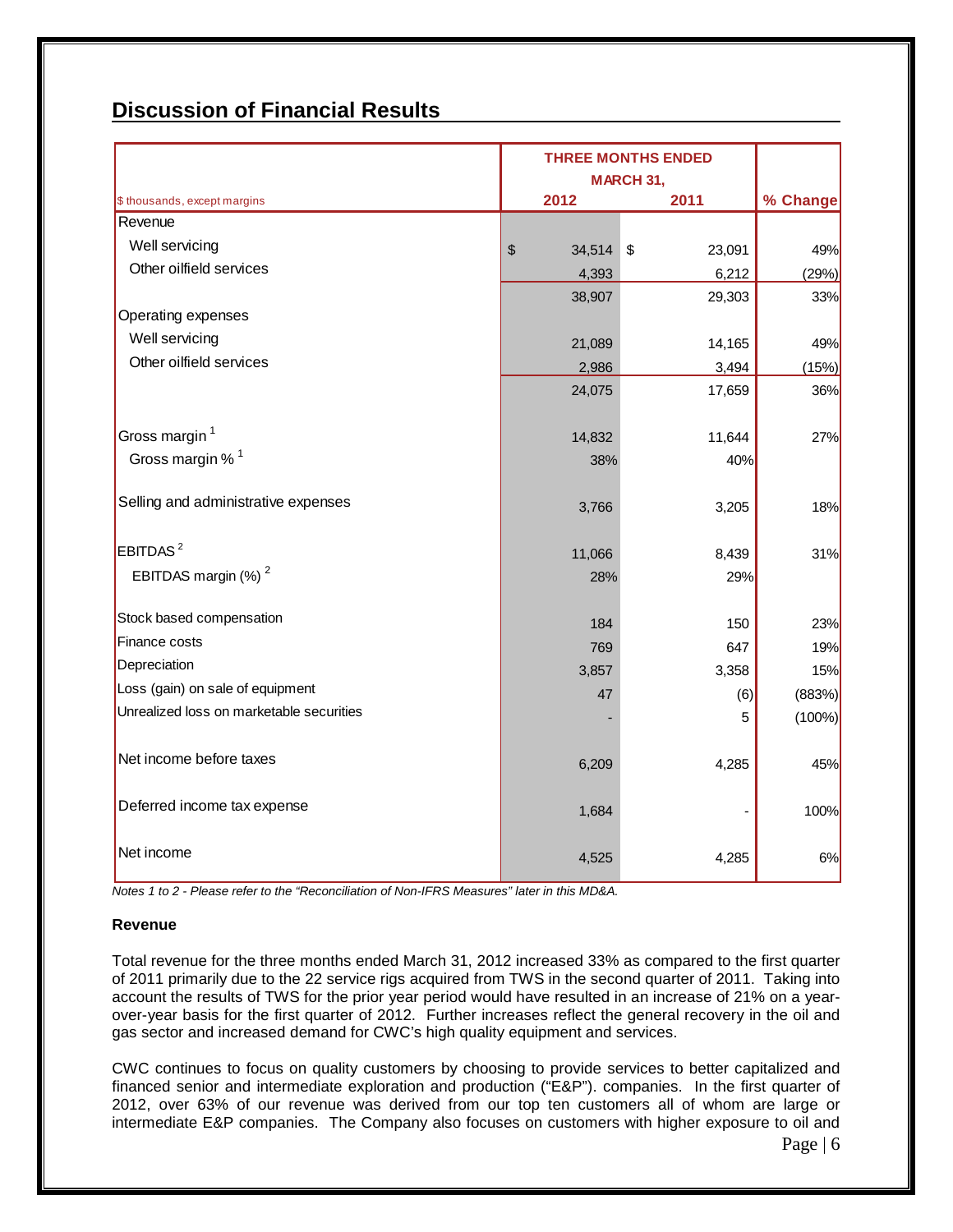liquids-rich natural gas opportunities instead of dry natural gas plays given the strong pricing for oil and liquids compared to that of dry natural gas.

#### **Gross Margin and Direct Operating Expenses**

Gross margin for the first quarter of 2012 improved by \$3.2 million or 27% compared to the first quarter of 2011. Many operating costs are variable in nature and increase or decrease with activity levels such that much of the change in operating costs in the year-over-year periods corresponds to the increase in revenue in the current period compared to the prior period. The Company's gross margin was negatively impacted by fixed costs such as recertification of equipment and labour related thereto and a fixed salary component for labour on coil tubing units consistent with industry practice.

#### **Selling and Administrative Expenses ("S&A")**

S&A for the first quarter of 2012 was \$3.8 million (10% of revenue) compared to \$3.2 million (11% of revenue) in the first quarter of 2011. On a percentage of revenue basis the amounts are showing a downward trend which is in large part a function of the fixed cost component of S&A that does not fluctuate in direct proportion to increased activity levels. The increase in S&A to \$3.8 million from \$3.2 million is attributable to higher variable compensation consistent with improving financial results as well as increased headcount for operational and support staff and computer system maintenance consistent with the growth of the Company during the latter half of 2011. With the increased activity and changes instituted for various costs saving matters, we expect that S&A as a percentage of revenue going forward to continue to reduce on an annualized basis and in line with industry peers.

#### **EBITDAS**

EBITDAS for the first quarter of 2012 was \$11.1 million (28% of revenue) compared to \$8.4 million (29% of revenue) in the first quarter of 2011, up \$2.7 million. Normalizing the first quarter of 2012 EBITDAS for the TWS acquisition that occurred in the second quarter of 2011 and normalizing the first quarter of 2011 EBITDAS for the results of the nitrogen assets that were sold in the fourth quarter of 2011, EBITDAS from existing equipment was exceeded on a year-over-year basis by \$0.9 million indicating improved financial performance on the Company's fleet of equipment.

#### **Stock based Compensation ("SBC")**

SBC for the first quarter of 2012 was \$0.2 million which was consistent on a year-over-year basis. The non-cash expense related to stock based compensation plans related to the approximately 10.2 million options outstanding on March 31, 2012.

#### **Finance Costs**

Interest expense for the first quarter of 2012 was \$0.8 million compared to \$0.6 million in the first quarter of 2011. The majority of the increase is a result of the higher long-term debt levels at March 31, 2012 compared to the first quarter of the prior year period due to the \$28 million increase in debt in the second quarter of 2011 to acquire the TWS rigs offset in part by the reduced interest rates incurred on the new credit facility.

#### **Depreciation**

Depreciation has increased by 15% year over year; the increase is consistent with the increase in service rigs related to the TWS acquisition and the increased activity as service rigs are depreciated on a unit of production basis.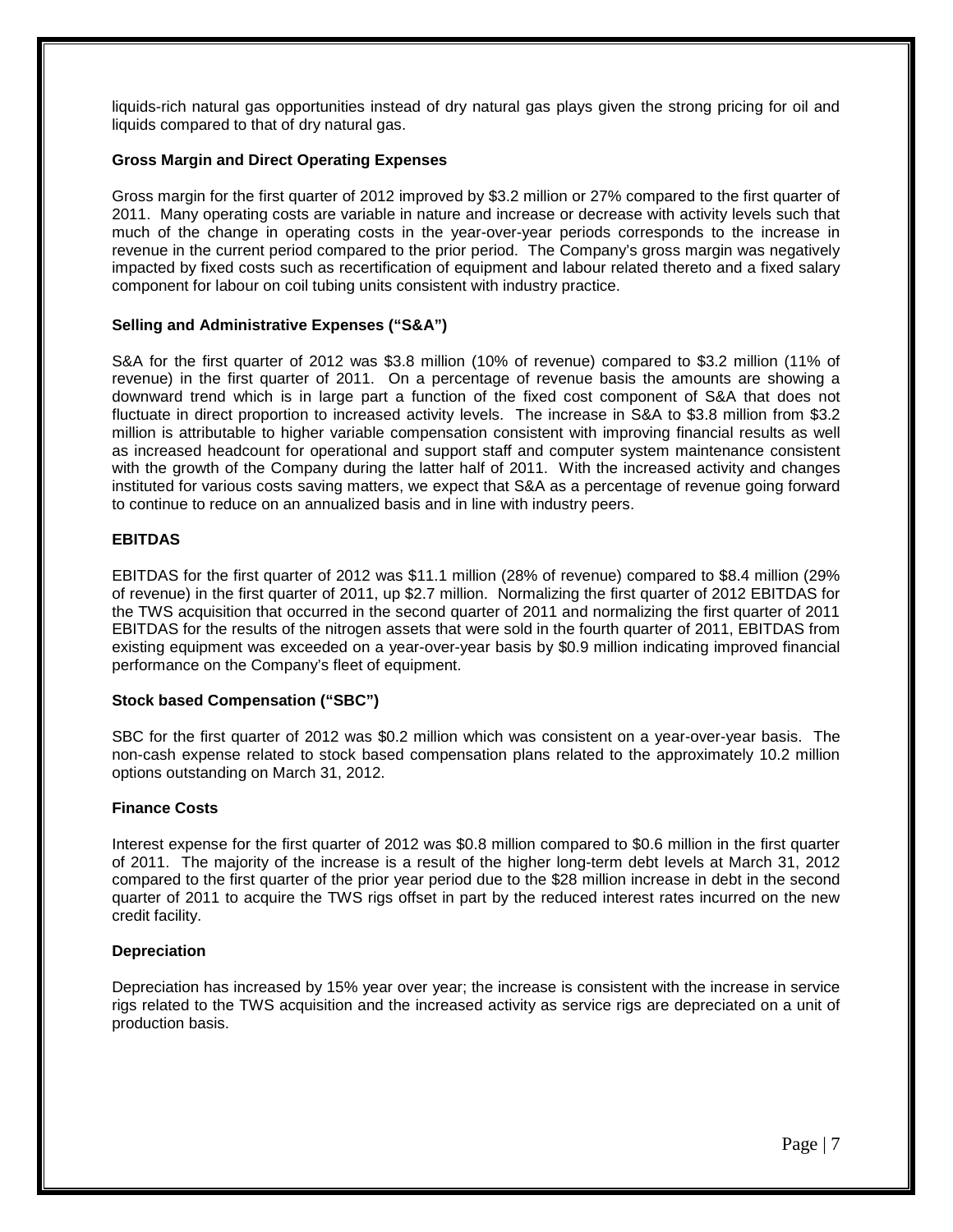#### **Loss (Gain) on Sale of Equipment**

The loss on the sale of equipment is mainly a result of some key upgrades to significant components of equipment that took place in the quarter.

#### **Income Taxes**

Based on the income before taxes of \$6.2 million for the three months ended March 31, 2012 and an expected income tax rate of 25%, an income tax expense of \$1.6 million would be expected. The Company had various non-cash and non-tax-deductible items included in the computation of net income, including stock-based compensation, resulting in a deferred income tax liability of \$1.7 million. The Company has substantial tax pools and non-capital losses available to reduce future taxable income such that no cash taxes are expected to be payable in the next year depending on growth and profitability of the Company.

#### **Net Income**

Net income for the first quarter of 2012 was \$4.5 million compared to \$4.3 million for the first quarter of 2011; an improvement of \$0.2 million or 6%, reflecting a 33% increase in revenue offset by a \$1.7 million deferred income tax expense recorded in the first quarter of 2012. Management remains focused on driving higher levels of profitability by capitalizing on its young and advanced equipment fleet and high quality labour force as well as cost rationalization initiatives.

# **Summary of Quarterly Data**

| \$ thousands, except per share amounts                       | 2012                         |                                      |                             | 2011 |                             |                             |                             | 2010                        |                             |
|--------------------------------------------------------------|------------------------------|--------------------------------------|-----------------------------|------|-----------------------------|-----------------------------|-----------------------------|-----------------------------|-----------------------------|
| <b>THREE MONTHS ENDING</b>                                   |                              | March 31, December 31, September 30, |                             |      | <b>June 30.</b>             | March 31.                   |                             | December 31 September 30    | June 30                     |
| Revenue                                                      | \$38,907                     | 35.988<br>S                          | S<br>31.224                 | S    | 12,987                      | \$29,303                    | \$.<br>23.069 \$            | 16,413                      | S.<br>9,254                 |
| $E$ BITDAS <sup>1</sup>                                      | 11.066                       | 10.630                               | \$.<br>8,142                |      | 1,270                       | 8,439                       | 5.611                       | 3.277                       | 255                         |
| Net earnings (loss)                                          | 4,525                        | 8,187                                | 3,174                       |      | (2,956)                     | 4,285                       | 1,460                       | (528)                       | (3,229)                     |
| Net earnings (loss) per share: Basic and diluted             | 0.03                         | 0.05                                 | 0.02                        |      | (0.02)                      | 0.03                        | 0.01                        | (0.01)                      | (0.02)                      |
| Total assets<br>Total long-term debt<br>Shareholders' equity | 160,570<br>44,304<br>101,568 | 159.774<br>47.941<br>102,624         | 162.933<br>56.827<br>94,389 |      | 153.382<br>56.331<br>91,178 | 131.271<br>29,863<br>94,002 | 127.098<br>29,860<br>89,986 | 124.712<br>29.857<br>88,546 | 122,507<br>29,899<br>88,918 |

*Notes 1 - Please refer to the "Reconciliation of Non-IFRS Measures" later in this MD&A.*

### *Quarter-over-Quarter Analysis*

A comparison of CWC's quarterly results, at any given time, requires consideration of movement in crude oil and natural gas pricing and seasonality over the past two years. Commodity prices affect the level of exploration and development activities carried out by the Company's customers and the associated demand for the oilfield services provided by CWC. Activity began to improve in the first half of 2010 and strengthened significantly in the second half of the year. Revenue levels grew during 2010 due to higher activity brought on by higher oil prices. During the fourth quarter of 2010 pricing in the well servicing division was increased and gross margin percentage increased accordingly, contributing to the record results seen in the first quarter of 2011. The second quarter is always one of decreased revenue and earnings due to the weather and spring thaw conditions during this time not being conducive to permit the movement of heavy equipment. The third and fourth quarters have seen an increase back to normal seasonal levels coupled with the addition of the TWS acquisition resulting in substantially improved results. The first quarter of 2012 saw continued strong utilization of the Company's fleet of equipment. The fourth quarter of 2011 results included \$2.1 million of revenue and \$1.0 million in EBITDAS from the nitrogen units which were sold late in the fourth quarter. The Company intends to continue to focus its efforts on expanding its fleet size in its core area of well servicing. An additional double service rig and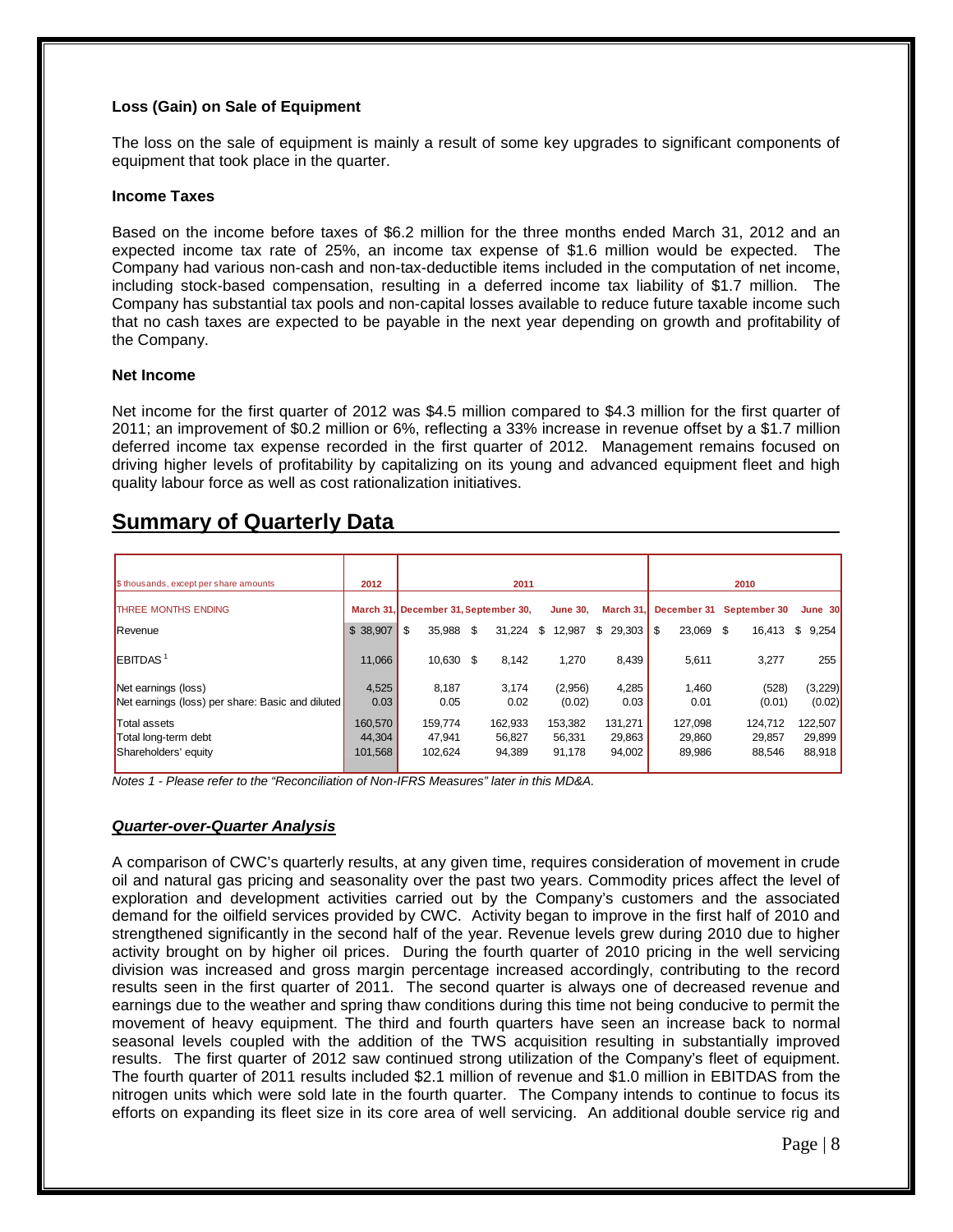an additional slant service rig were completed early in the second quarter of 2012 and deployed to our field operations.

#### **Seasonality**

The level of activity in the oilfield service industry is influenced by seasonal weather patterns. During the spring months, wet weather and the spring thaw make the ground unstable. Consequently, municipalities and provincial transportation departments enforce road bans that restrict the movement of service equipment which reduces activity levels and places an increased level of importance on the location of the Company's equipment prior to imposition of road bans. The timing and length of road bans is dependent on the weather conditions leading to the spring thaw and weather conditions during the thaw period. The unusually wet weather in Q2 2011 extended into the first two weeks of July negatively impacting the activity levels. The Company's business results depend, at least in part, upon the severity and duration of the Canadian winter and the spring thaw which may lead to reduced oil and gas exploration activity and corresponding declines in the demand for the Company's service equipment during those times. The first quarter of 2012 was the fourth warmest winter on record, the complete opposite of the first quarter of 2011 which was subject to an extremely cold and long winter season – ideal for the colder weather equipment the Company utilizes. As a result the first quarter of 2012 saw a shorter work period with road bans being introduced as early as the first and second week of February in some regions. Despite this the Company did achieve record revenue and EBITDAS in the first quarter of 2012. It is anticipated that Q2 2012 will show a return to normal weather patterns enabling the Company to continue to show year-over-year improvements in results.

#### **Revenue**

An overview of the quarter-by-quarter analysis shows results continue to improve consistently. Revenue for the first quarter of 2012 was \$38.9 million; an increase of \$2.9 million from the fourth quarter of 2011 and an increase of \$9.6 million from the first quarter of 2011. Excluding the \$2.1 million in revenue the nitrogen units contributed to the fourth quarter of 2011, revenue on the existing fleet of equipment increased \$5.0 million from the fourth quarter of 2011. In addition, normalizing the first quarter of 2012 for the results of the additional service rigs added with the purchase of TWS in the second quarter of 2011 revenue increased \$6.3 million year-over-year.

During the fourth quarter of 2011 CWC was able to further increase rates to its customers in response to the increased activity level and have been able to maintain those increases through the first quarter of 2012. Overall, 2010 was the start of a recovery with year-over-year increases in activity through all the quarters to date. The second quarter is always one of lower activity as a result of the wet spring conditions which prevent the movement of heavy equipment. The third quarter returns to normal higher seasonal levels and the fourth quarter represents the beginning of the period of peak activity that continues through Q1 of the following year.

#### **EBITDAS**

EBITDAS for the first quarter of 2012 was \$11.1 million compared to \$8.4 million in the first quarter of 2011 and \$10.6 million in the fourth quarter of 2011. In addition to the positive impact of the TWS acquisition, the year-over-year increase in EBITDAS is a result of strong activity levels sufficient to absorb facility and other fixed costs of the Company as well as cost control measures that were implemented during the second half of 2010. Robust gross margins quarter-over-quarter is evidence of improved utilization and rates which continue to strengthen as customer demand remains strong. EBITDAS was slightly impacted negatively in the first quarter of 2012 due to recertification costs that were incurred in order to maintain the fleet.

#### **Net Earnings (Loss)**

The higher activity in the first quarter of 2012 resulted in net income of \$4.5 million, a \$0.2 million increase from the first quarter of 2011 and decrease of \$3.7 million from the fourth quarter of 2011. The fourth quarter of 2011 included the deferred income tax recovery of \$1.1 million versus a deferred income tax expense of \$1.7 million recognized in the first quarter of 2012. Overall, management expects a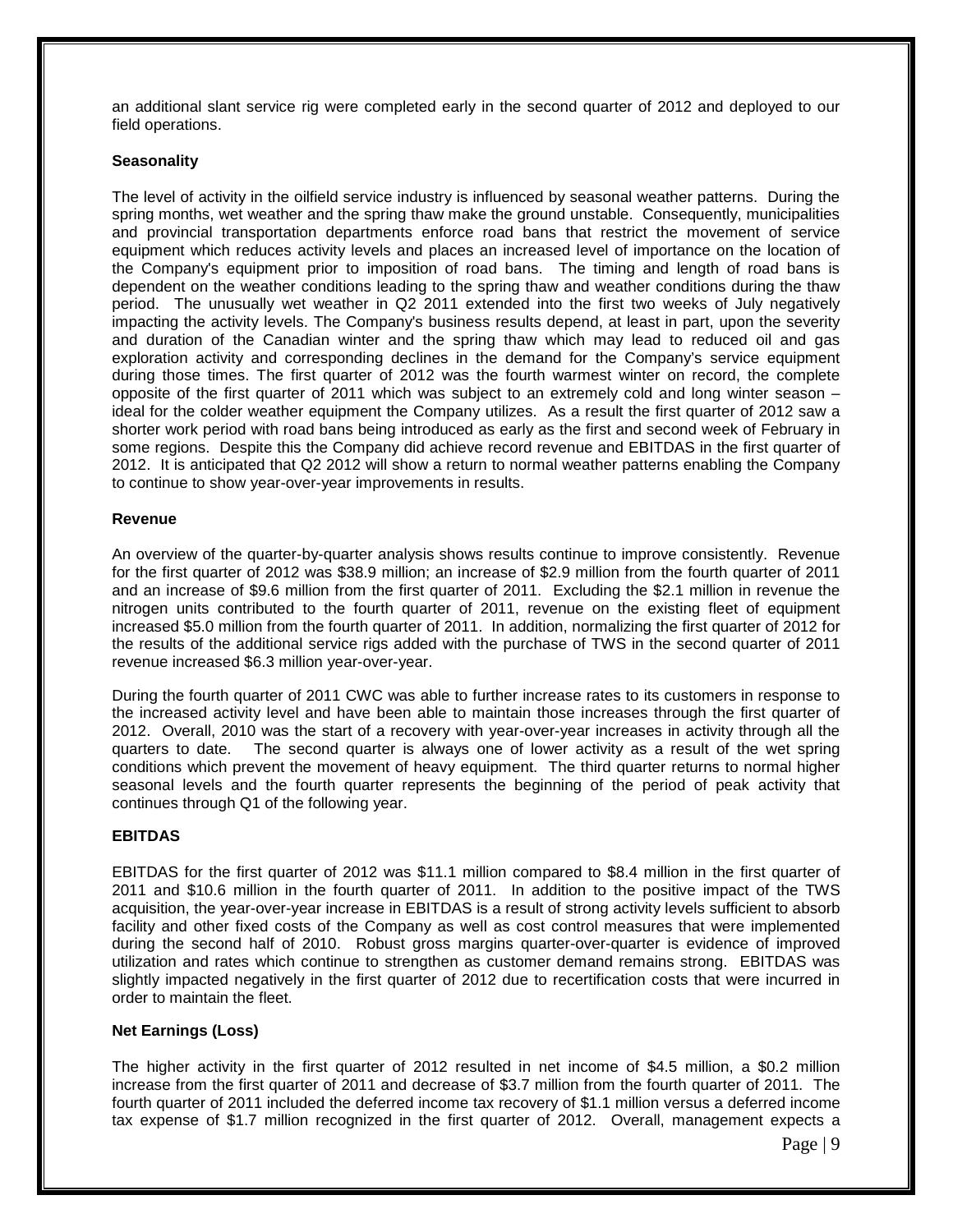continuation of the improvement in results over 2011 where CWC recorded positive earnings. Improvements are also as a result of effective management of discretionary expenditures, and partially offset by increased depreciation on service rigs subject to a unit of production methodology.

#### **Total Assets**

The \$0.8 million increase in total assets from the fourth quarter is primarily a result of an increase in accounts receivable and property and equipment offset by the deferred tax asset of \$1.1 million in the fourth quarter moving to a \$0.6 million liability in the first quarter of 2012. The increase in property and equipment is mainly a result of an additional 2" coil tubing unit and an additional double service rig under construction in the first quarter offset by depreciation on active units.

### **Total Long-Term Debt**

Long-term debt decreased by \$3.6 million from the fourth quarter and is a function of required payments on the term debt totaling \$1.5 million and additional payments of \$2.0 million from operating funds being applied to the revolving debt.

#### **Shareholders' Equity**

Shareholders' equity has not changed significantly since the rights offering in December of 2009 other than an increase as a result of net income levels achieved in 2011 and continuing through the first quarter of 2012 offset by the dividends declared late in the first quarter of 2012 of \$5.1 million.

# **Financial Position and Liquidity**

|                                                      | 2012           | 2011               |                     |                |                |
|------------------------------------------------------|----------------|--------------------|---------------------|----------------|----------------|
| \$ thousands, except ratios                          | <b>MARCH31</b> | <b>DECEMBER 31</b> | <b>SEPTEMBER 30</b> | <b>JUNE 30</b> | <b>MARCH31</b> |
|                                                      |                |                    |                     |                |                |
| <b>Working capital (excluding debt)</b> <sup>1</sup> | 18,622         | 22.414             | 16,332              | 10,201         | 22,578         |
| Working capital (excluding debt) ratio               | 2.3:1          | 3.4:1              | 2.4:1               | 2.7:1          | 4.0:1          |
|                                                      |                |                    |                     |                |                |
| Long-term debt                                       | 44,304         | 47.941             | 56.827              | 56,331         | 29,863         |
|                                                      |                |                    |                     |                |                |
| Shareholders' equity                                 | 101,568        | 102.624            | 94.389              | 91,178         | 94,002         |
|                                                      |                |                    |                     |                |                |
| Debt to equity                                       | 0.44           | 0.47               | 0.60                | 0.62           | 0.32           |
|                                                      |                |                    |                     |                |                |

*Notes 1 - Please refer to the "Reconciliation of Non-IFRS Measures" later in this MD&A.*

### **Working Capital**

Working capital (excluding debt) at March 31, 2012 was \$18.6 million (March 31, 2011 - \$22.6 million). The working capital (excluding debt) ratio of 2.3:1 (March 31, 2011 – 4.0:1) indicates the Company's liquidity position remains strong. The year-over-year reduction is a result of the dividends declared late in the first quarter of \$5.1 million. Excluding the dividends payable, the working capital (excluding debt) would have been \$23.7 million, a year-over-year increase of \$1.1 million. Management considers the working capital ratio calculated excluding debt borrowings to be a metric that is comparable to its peers in the industry as the nature and structure of debt facility agreements can differ significantly amongst those in the industry.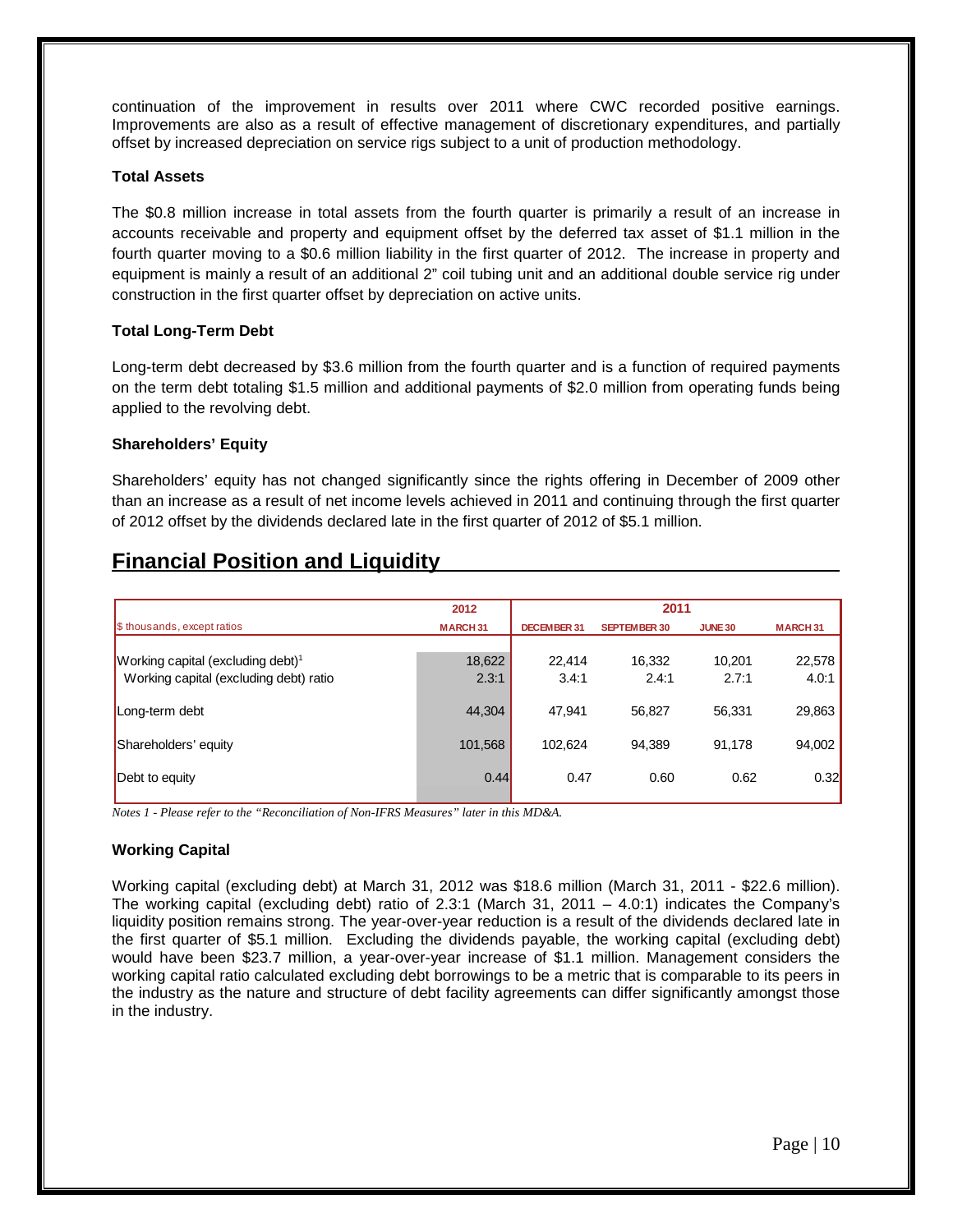#### **Long-term Debt and Credit Facility**

At March 31, 2012 CWC had a credit facility of \$70.5 million consisting of a committed revolving facility of \$46 million and a \$24.5 million committed term facility with a maturity date of April 30, 2014, both of which replaced prior credit facilities of the Company in 2011. The facility was revised in March of 2012 to permit dividend distributions to shareholders and increase the amount available under the revolving facility to make up for reductions on the non-revolving facility that occurred as required payments were made. Proceeds from the revolving facility will be used for acquisitions, capital expenditures, working capital and other general corporate purposes. Interest on the revolving facility is paid monthly with no scheduled principal repayments during the term with the balance due April 30, 2014. Amounts borrowed under the revolving facility bear interest at the Company's option of the bank prime rate plus 1.25% to 2.75% or the banker's acceptance rate plus 2.25% to 3.75%, depending, in each case, on the ratio of debt to EBITDA. Of the available revolving facility, \$28 million was used to pay for the acquisition of TWS. The term facility requires principal payments of \$500,000 per month plus interest through April 2012 at which time payments increase to \$750,000 per month plus interest until April 2013 and interest payments only during the final year with the balance due April 30, 2014. The term facility bears interest at 7.42%. In the first quarter of 2012, \$2.0 million of excess funds from operations were used to repay amounts on the revolving credit facility.

As of March 31, 2012, the Company was in compliance with the financial covenants under its credit facility and does not anticipate any restrictions in its ability to fund its ongoing operating, investing, or financing activities.

#### **Shareholders' Equity**

Shareholders' equity on March 31, 2012 was \$101.6 million (March 31, 2011 - \$94.2 million), an increase of \$7.4 million. As of March 31, 2012 the Company had 155,503,910 common shares oustanding. As at May 14, 2012 the number of common shares outstanding increased to 155,590,578 due to various stock option conversions by employees. At March 31, 2012 the total number of stock options outstanding was 10,210,925 and a further 86,668 options were exercised subsequent to March 31, 2012, bringing the number of options to 10,124,257 as at May 14, 2012.

During the first quarter of 2012, the Company purchased 943,500 common shares under its Normal Course Issuer Bid ("NCIB") and all shares purchased were returned to treasury and cancelled. The Company renewned its NCIB effective April 1, 2012, to purchase from time to time, as it considered advisable, up to 7,775,196 of its issued and outstanding common shares on the open market through the facilities of the TSX Venture Exchange ("TSXV"). The price that the Company will pay for any common share under the NCIB will be the prevailing market price on the TSXV at the time of such purchase.

#### **Debt to Equity**

Debt to equity at March 31, 2012 was 0.44:1 as compared to 0.47:1 at December 31, 2011 and 0.32:1 as at March 31, 2011. The increase from March 31, 2011 is as a result of the additional debt secured to complete the acquisition of TWS in June 2011 and the dividends declared late in the first quarter of 2012, offset by the proceeds received from the sale of the nitrogen assets in December 2011 and additional debt payments from funds from operations.

#### **Capital Expenditures**

Capital expenditures in the first quarter of 2012 consisted mainly of \$1.6 million for the construction of a new double service rig, \$0.6 million for the construction of a new Class III 2" coil tubing unit, \$1.2 million to complete the conversion of one coil tubing unit to Class III 2" capabilities, \$0.2 million to complete the construction of a new slant service rig, and \$0.2 million for a new Xcelerator unit. The remaining amounts were spent on equipment upgrades and replacements and computer and leasehold upgrades and improvements. The Board of Directors approved a capital budget for 2012 totaling \$8.7 million that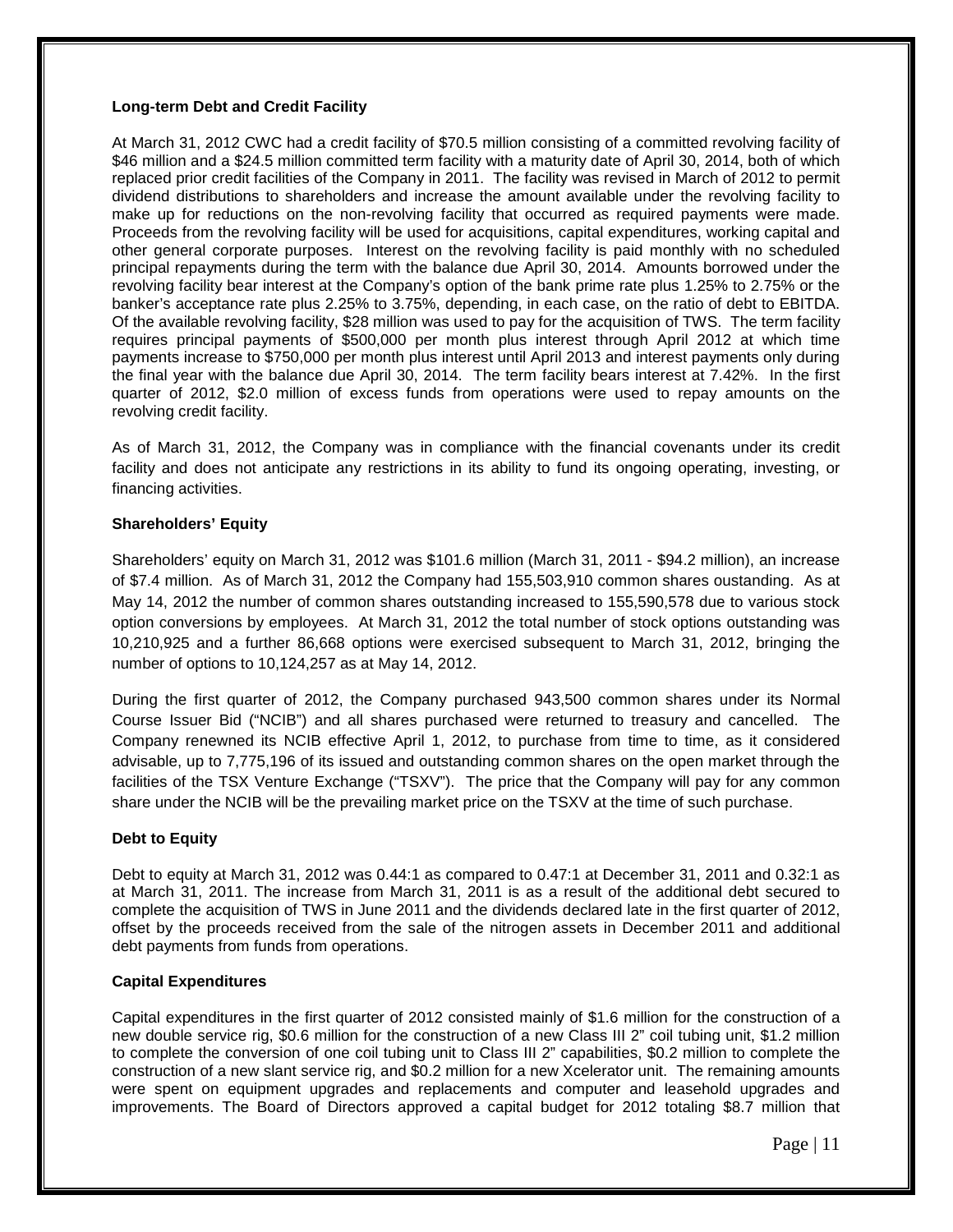includes an additional Class III 2" coil tubing unit and related support equipment; an additional double service rig and various upgrades or additions to equipment in the service rig, snubbing and corporate infrastructure support.

#### **Capital Requirements**

It is anticipated future cash requirements for capital expenditures will be met through a combination of funds generated from operations and existing bank debt facilities as required. However, additional funds may be raised by additional bank debt, other forms of debt, the sale of assets, or the issue of equity. CWC may require additional financing in the future to implement its strategies and business objectives. It is possible that such financing will not be available, or if available, will not be available on favorable terms. If CWC issues any shares in the future to finance its operations or implement its strategies, the current shareholders of CWC may incur a dilution of their interest.

# **Commitments and Contractual Obligations**

Beginning in April 2011, the Company is committed to monthly principal payments of \$500,000, increasing to \$750,000 commencing April 2012, in relation to the long-term debt. Management believes that based on anticipated activity levels for its services there will be sufficient cash flows generated from operations to service the debt repayment and finance the growth capital of the Company.

# **Outlook**

The Petroleum Service Association of Canada ("PSAC") updated its 2012 drilling activity forecast on April 25, 2012 and is now forecasting 13,150 new wells drilled in 2012; a 2% increase over 2011and a decrease of 1.5% from its January 2012 forecast of 13,350 wells. These forecasts are predicated on WTI oil price of US\$100/bbl and Cdn\$1.90/mcf for natural gas. PSAC revised its' forecast due to skilled labour shortages, warm weather hampering the use of heavy equipment, weak natural gas prices related to oversupply and the ongoing uncertainty created by the European economic debt crisis, which are all contributing factors restricting capacity.

High natural gas storage levels continue to offset reductions in drilling activity for natural gas leading to ongoing downward pressure on natural gas prices. Exploration and production ("E&P") companies are continuing to divert spending towards more economical oil focused activities given the relative strength of WTI crude oil prices averaging nearly \$103/bbl in the first quarter of 2012, a 9% increase over the same period in 2011. We expect that natural gas prices will remain low for the remainder of 2012 and that the lower natural gas activities will largely be offset by increases in oil-related activities based on the expected strength of crude oil prices.

The increases in oil-related drilling activity over the past couple of years has established a solid foundation for future well service work. CWC is focusing its Well Servicing fleet on oil-related and liquidsrich natural gas activities and has strategically positioned its equipment in the Horn River, Montney, Deep Basin, Pekisko, Beaverhill Lake, Cardium, Viking, Lloydminster heavy oil and Saskatchewan Bakken plays. We expect to see this trend continue through 2012 with an emphasis on production activities compared to completion activities.

As a result of the increased demand for oilfield services and rising operating costs, primarily from labour and fuel, hourly rates for our services were increased in Q4 2011. CWC strives to maintain acceptable profit margins for our shareholders while providing high quality equipment and experienced field crews for our customers. Costs are not expected to trend downward for 2012 and with activity levels remaining robust, management does not anticipate any reductions in pricing for its services in 2012.

Close to 90% of CWC's revenue and EBITDAS is derived from its core business segment of Well Servicing. We remain focused on what we do well and draw upon these strengths to provide best-inclass services to our customers. We continue to evaluate opportunities to grow the Well Servicing division through a disciplined approach, requiring that any potential acquisition meet strict financial and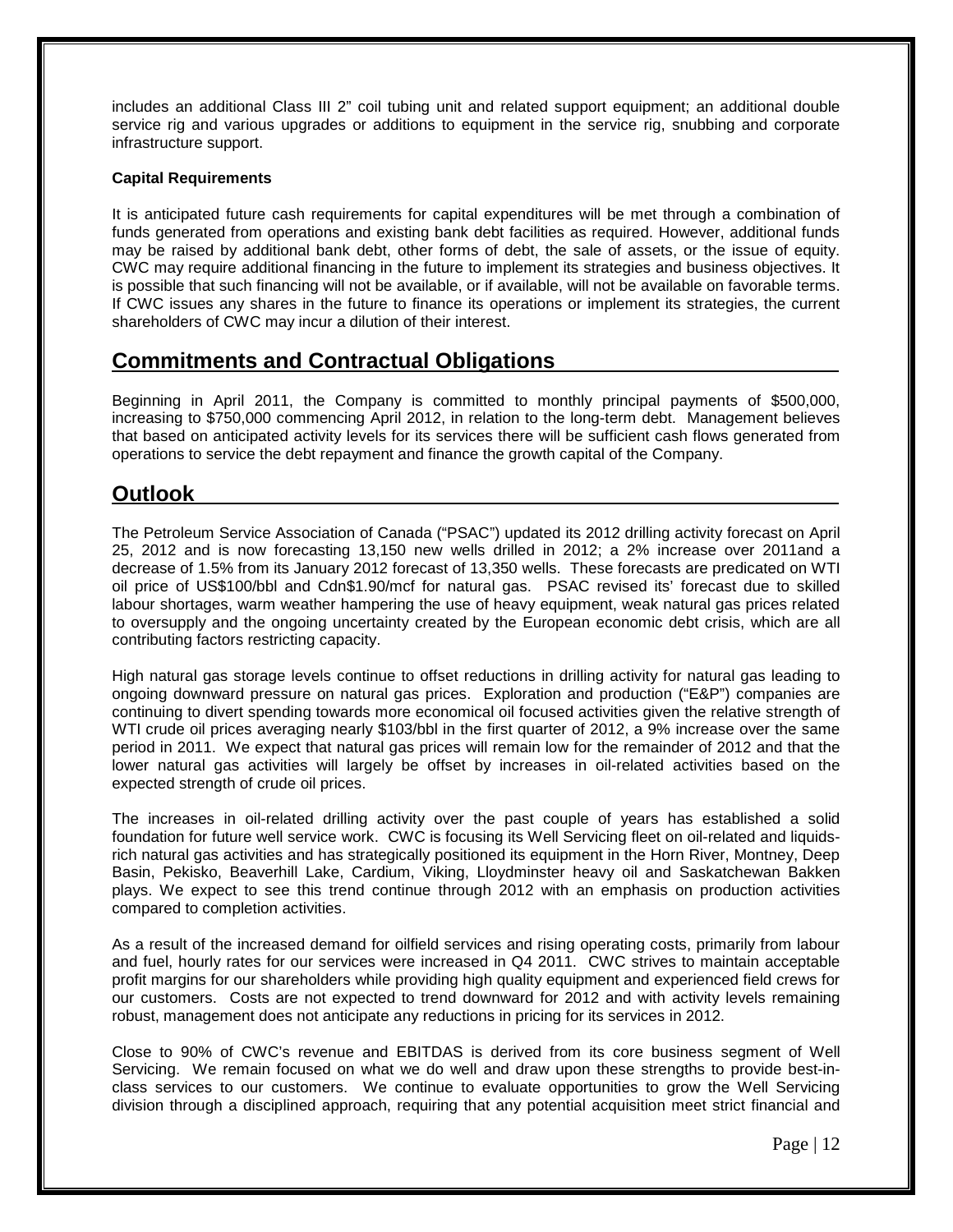operational criteria. Supporting this core business are our Other Oilfield Service offerings of snubbing and well testing.

## **Critical Accounting Estimates and Judgments**

This MD&A of the Company's financial condition and results of operations is based on the financial statements which are prepared in accordance with IFRS. The presentation of these financial statements in conformity with IFRS requires management to make estimates and assumptions that affect the reported amounts of assets, liabilities and the disclosure of contingent liabilities at the date of the financial statements and the reported revenue and expenses during the reporting period. These estimates are based on experience and assumptions that are believed to be reasonable under the circumstances. Although care has been taken, anticipating future events cannot be done with certainty, therefore actual results may vary from these estimates over time as more accurate information is available and as the Company's operating environment changes.

#### *Allowance for Doubtful Accounts Receivable:*

The Company performs periodic credit evaluations of its customers and grants credit based upon past payment history, financial condition, and anticipated industry conditions. Customer payments are regularly monitored and a provision for doubtful accounts is established based upon specific situations and overall industry conditions. The history of bad debt losses of the Company has been within expectations and is generally limited to specific customer circumstances. However, given the cyclical nature of the energy industry, a customer's ability to fulfill its payment obligations can change suddenly and without notice.

#### *Impairment of Assets*:

At the end of each reporting period, the Company assesses whether there is an indication that an asset group may be impaired. If any indication of impairment exists, the Company estimates the recoverable amount of the asset group. External triggering events include, for example, changes in customer or industry conditions, technological advances and economic climate deterioration. Internal triggering events for impairment include lower profitability or utilization.

The Company's impairment tests compare the carrying amount of the asset or cash generating unit ("CGU") to its recoverable amount. The recoverable amount is the higher of fair value less costs to sell ("FVLCS") and value in use ("VIU"). FVLCS is the amount obtainable from the sale of an asset or CGU in an arm's length transaction between knowledgeable, willing parties, less the costs of disposal. The determination of VIU requires the estimation and discounting of cash flows which involves key assumptions that consider all information available on the respective testing date. Management exercises judgment, considering past and actual performances as well as expected developments in the respective markets and in the overall macro-economic environment and economic trends to model and discount future cash flows. Discounted cash flow projections contain key assumptions such as discount rates, terminal value growth rates and Earnings Before Interest, Taxes, Depreciation and Amortization ("EBITDA") margins.

#### *Depreciation of Property and Equipment*

The estimated useful life, residual value and depreciation methods chosen are the Company's best estimate of such and are based on industry norms, historical experience and other estimates including the period and distribution of future cash inflows.

#### *Deferred Income Taxes*

In calculating the income taxes, consideration is given to factors such as non-deductible expenses, recognition of deferred tax assets, changes in tax law and management's expectations of future results. The Company estimates deferred income taxes based on temporary differences between the income and the losses reported in the financial statements and its taxable income and losses as determined under the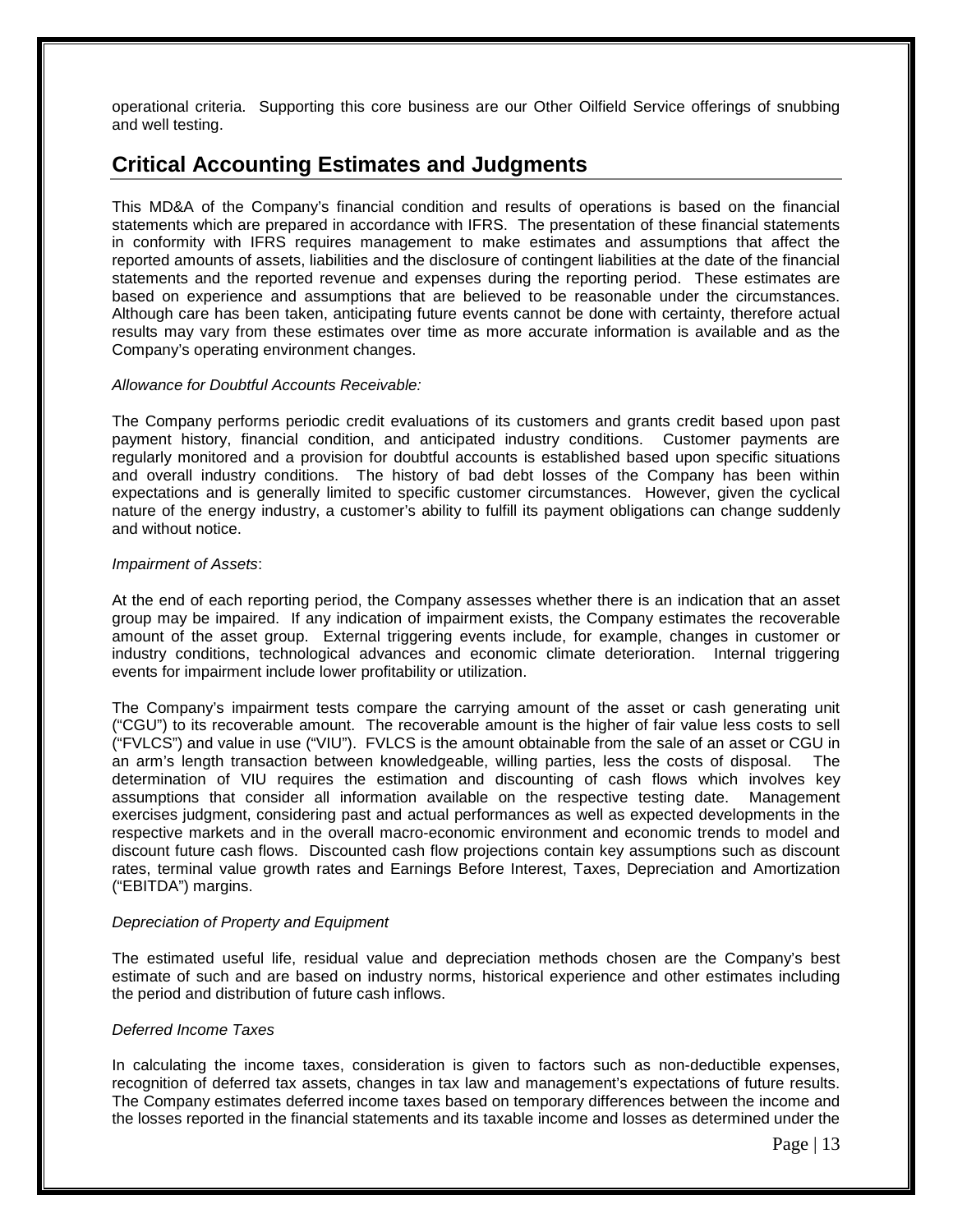applicable tax laws. The tax effect of these temporary differences is recorded as deferred tax assets or liabilities in the financial statements. The calculation of income taxes requires the use of judgments and estimates. If these judgments and estimates prove to be inaccurate, future earnings may be materially impacted.

# **Changes in Accounting Policies**

There have been no changes in accounting policies in the three months ended March 31, 2012.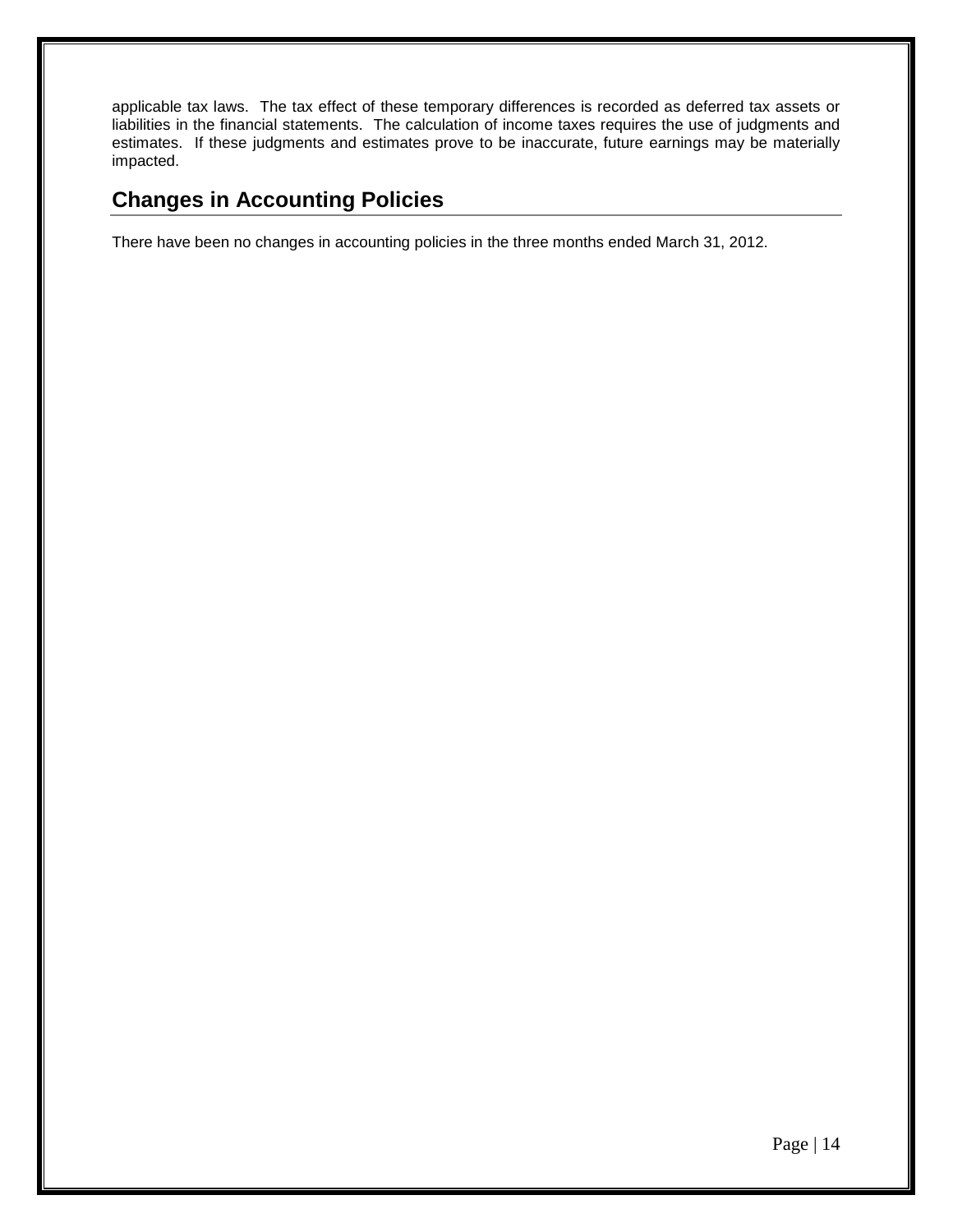# **Reconciliation of Non-IFRS Measures**

|                                                | <b>THREE MONTHS ENDED</b> |                     |  |
|------------------------------------------------|---------------------------|---------------------|--|
|                                                | MARCH 31,                 |                     |  |
| \$ thousands                                   | 2012                      | 2011                |  |
| <b>NON-IFRS MEASURES</b>                       |                           |                     |  |
|                                                |                           |                     |  |
| <b>EBITDAS:</b>                                |                           |                     |  |
| Net income before taxes                        | 6,209                     | 4,285               |  |
| Add:                                           |                           |                     |  |
| Depreciation                                   | 3,857                     | 3,358               |  |
| Finance costs                                  | 769                       | 647                 |  |
| Stock based compensation                       | 184                       | 150                 |  |
| Loss (gain) on sale of equipment               | 47                        | (6)                 |  |
| Unrealized loss on marketable securities       |                           | 5                   |  |
| <b>EBITDAS</b>                                 | 11,066                    | 8,439               |  |
|                                                |                           |                     |  |
| $\vert^2$ Funds from (used in) operations:     |                           |                     |  |
| Cash flows from (used in) operating activities | 11,354                    | 4,887               |  |
| Less:                                          |                           |                     |  |
| Change in non-cash working capital             | 289                       | (3, 551)            |  |
|                                                |                           |                     |  |
| Funds from (used in) operations:               | 11,065                    | 8,438               |  |
|                                                |                           |                     |  |
| ľЗ<br>Gross margin:                            |                           |                     |  |
| Revenue                                        | 38,907                    | 29,303              |  |
| Less:                                          |                           |                     |  |
| Direct operating expenses                      | (24, 075)                 | (17, 659)           |  |
| Gross margin                                   | 14,832                    | 11,644              |  |
|                                                |                           |                     |  |
|                                                | <b>MARCH 31,</b>          | <b>DECEMBER 31,</b> |  |
|                                                | 2012                      | 2011                |  |
| <sup>4</sup> Working capital (excluding debt): |                           |                     |  |
| <b>Current Assets</b>                          | 32,708                    | 31,623              |  |
|                                                |                           |                     |  |
| Less: Current Liabilities                      | (23, 201)                 | (17,586)            |  |
|                                                |                           |                     |  |
| Add: Current portion of long-term debt         | 9,115                     | 8,377               |  |
| Working capital (excluding debt)               | 18,622                    | 22,414              |  |

*Notes 1 to 4 - See next page for detailed explanations of Non-IFRS measures*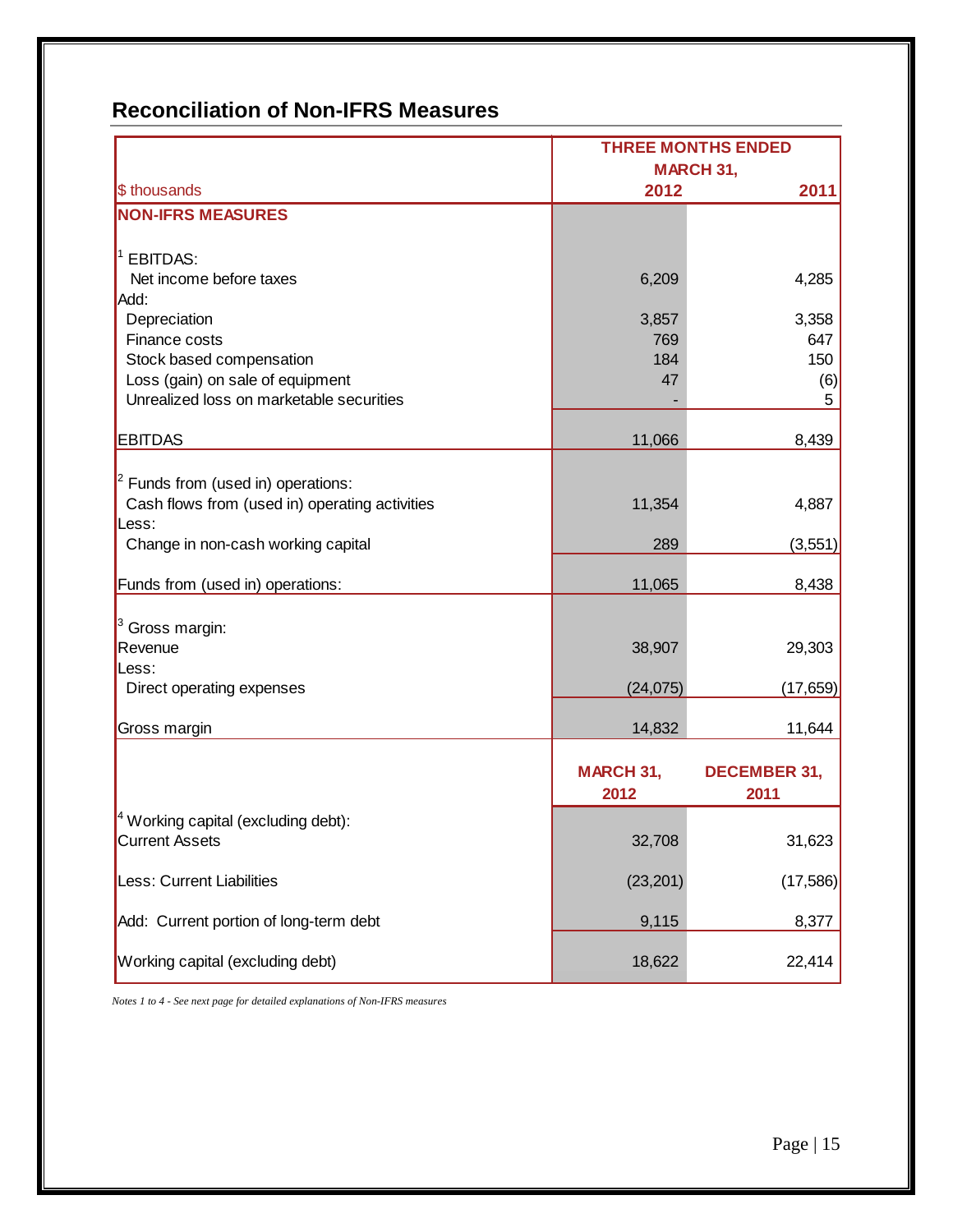- 1. *EBITDAS (Earnings before interest, taxes, depreciation, amortization, gain/loss on disposal of asset, unrealized gain/loss on marketable securities, finance costs and stock based compensation) is not a recognized measure under IFRS. Management believes that in addition to net earnings, EBITDAS is a useful supplemental measure as it provides an indication of the Company's ability to generate cash flow in order to fund working capital, service debt, pay current income taxes, and fund capital programs. Investors should be cautioned, however, that EBITDAS should not be construed as an alternative to net income (loss) and comprehensive income (loss) determined in accordance with IFRS as an*  indicator of the Company's performance. CWC's method of calculating EBITDAS may differ from other entities and accordingly, EBITDAS may *not be comparable to measures used by other entities. For a reconciliation of EBITDAS to net income (loss) and comprehensive income (loss).*
- 2. *Funds from operations and funds from operations per share are not recognized measures under IFRS. Management believes that in addition to cash flow from operations, funds from operations is a useful supplemental measure as it provides an indication of the cash flow generated by the Company's principal business activities prior to consideration of changes in working capital. Investors should be cautioned, however, that funds from operations should not be construed as an alternative to cash flow from operations determined in accordance with IFRS as an indicator of the Company's performance. CWC's method of calculating funds from operations may differ from other entities and accordingly, funds from operations may not be comparable to measures used by other entities. Funds from operations is equal to cash flow from operations before changes in non-cash working capital items related to operations, interest and income taxes paid, financing costs, and income tax expense.*
- *3. Gross margin is calculated from the statement of income (loss) as Revenue less direct operating costs and is used to assist management and investors in assessing the Company's financial results from operations excluding fixed overhead costs. Gross margin is a non-IFRS measure and does not have any standardized meaning prescribed by IFRS and may not be comparable to similar measures provided by other companies.*
- *4. Working capital (excluding debt) is calculated based on current assets less current liabilities excluding the current portion of long-term debt. Working capital is used to assist management and investors in assessing the Company's liquidity and its' ability to generated funds. Working capital (excluding debt) does not have any meaning prescribed under IFRS and may not be comparable to similar measures provided by other companies.*

## **Risk Management**

Certain activities of the Company are affected by factors that are beyond its control or influence. Additional risks and uncertainties that management may be unaware of, or that they determine to be immaterial may also become important factors which affect the Company. Along with risks discussed in this MD&A, other business risks faced by the Company may be found under "Risk Factors" in the Company's Annual Information Form dated February 29, 2012 which is available under the Company's profile at [www.sedar.com.](http://www.sedar.com/)